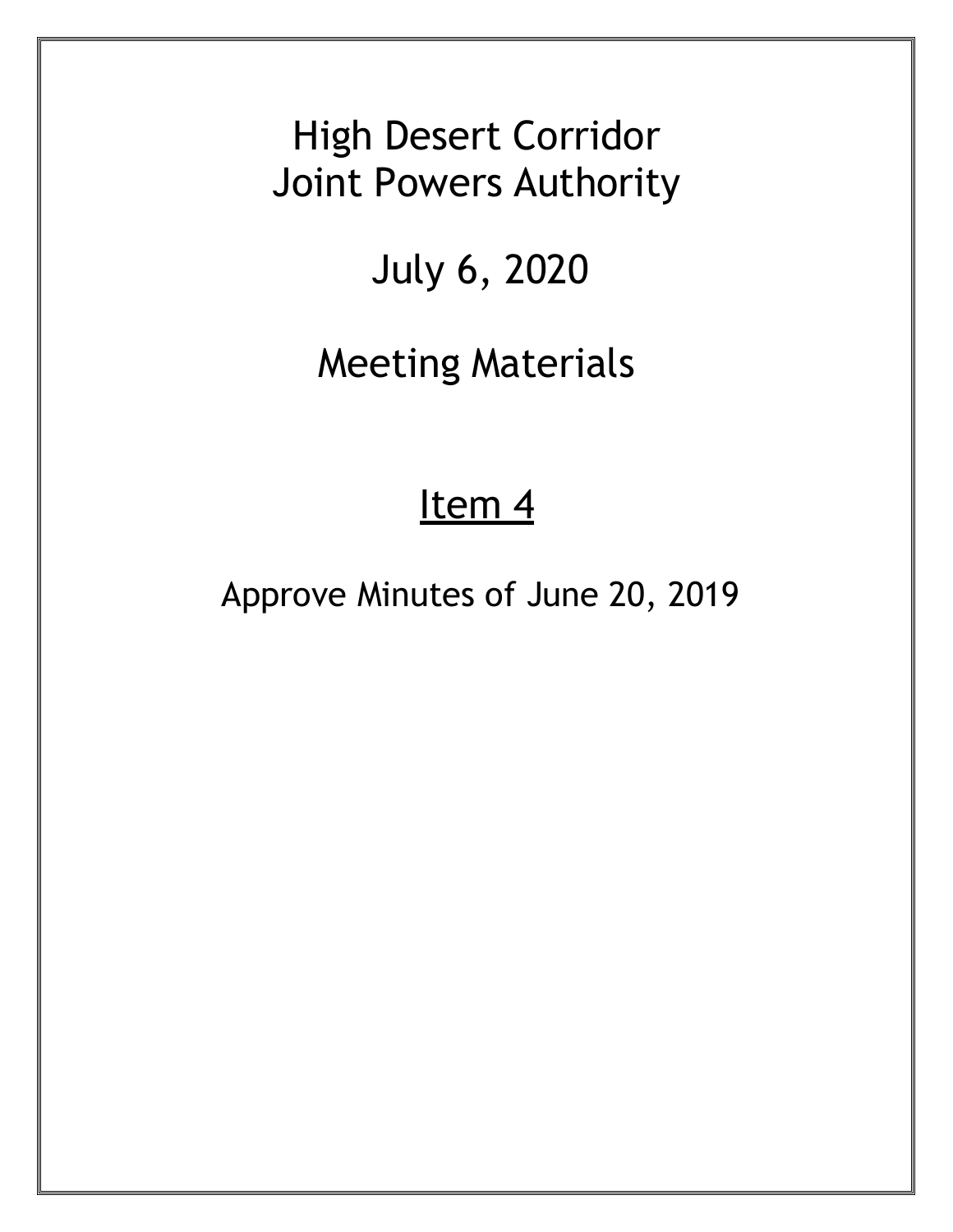## HIGH DESERT CORRIDOR JOINT POWERS AUTHORITY BOARD OF DIRECTORS MEETING Thursday, June 20, 2019 1:00 p.m.

## San Bernardino County Government Center 385 North Arrowhead Ave, Magda Lawson Room - Fifth Floor San Bernardino, CA 92415

The Board of Directors participated via teleconference from the following locations:

| Robert Lovingood | 12474 Cottonwood Avenue, Suite A Victorville, CA 92395  |
|------------------|---------------------------------------------------------|
| Kathryn Barger   | 500 West Temple Street, Room 383, Los Angeles, CA 90012 |
| Dave Perry       | 500 West Temple Street, Room 383, Los Angeles, CA 90012 |
| Rai Malhi        | 44933 Fern Avenue, Lancaster CA 92524                   |
| Steven Hofbauer  | 900 Newport Center Drive, Newport Beach, CA 92660       |

|    | <b>Directors Present</b>                                              | Robert A. Lovingood, Supervisor, San Bernardino County First<br>District (Chairman)<br>Kathryn Barger, Supervisor, County of Los Angeles Fifth District<br>(Vice Chair)<br>Dave Perry, Deputy to Supervisor Kathryn Barger, Los Angeles<br><b>County Supervisor</b><br>Raj Malhi, Council Member, City of Lancaster (Director)<br>Steven D. Hofbauer, Mayor, City of Palmdale (Director) |
|----|-----------------------------------------------------------------------|------------------------------------------------------------------------------------------------------------------------------------------------------------------------------------------------------------------------------------------------------------------------------------------------------------------------------------------------------------------------------------------|
|    | <b>Directors Absent</b>                                               | Austin Bishop, Council Member, City of Palmdale (Alternate)<br>Edgar "Ed" Camargo, Council Member, City of Adelanto (Director)<br>Curt Emick, Council Member, Town of Apple Valley (Alternate)<br>Scott Nassif, Mayor Pro Tem, Town of Apple Valley (Director)                                                                                                                           |
| 1. | Call to Order                                                         | Chairman Robert Lovingood called the meeting to order at 1:04 p.m.                                                                                                                                                                                                                                                                                                                       |
| 2. | <b>Board Member Announcements</b>                                     | Member<br>Chairman<br>Robert<br>called<br><b>Board</b><br>Lovingood<br>for<br>Announcements.<br>There were no announcements.                                                                                                                                                                                                                                                             |
| 3. | Correspondence                                                        | Chairman Robert Lovingood inquired of the Secretary if there was<br>any Board correspondence.<br>Secretary Welch indicated that a No Loss Letter dated 05/21/19<br>was sent to Sharon Horowitz at Insureon regarding the renewal of<br>the JPA's insurance policy.                                                                                                                       |
| 4. | <b>Recommended Action:</b><br>Approve Minutes of December<br>20, 2018 | On motion of Director Barger, seconded by Director Hofbauer, the<br>Board approved the minutes of December 20, 2018.<br>AYES: Lovingood, Barger, Malhi, Hofbauer, Perry<br><b>NAYS: None</b><br><b>ABSTAIN: None</b>                                                                                                                                                                     |